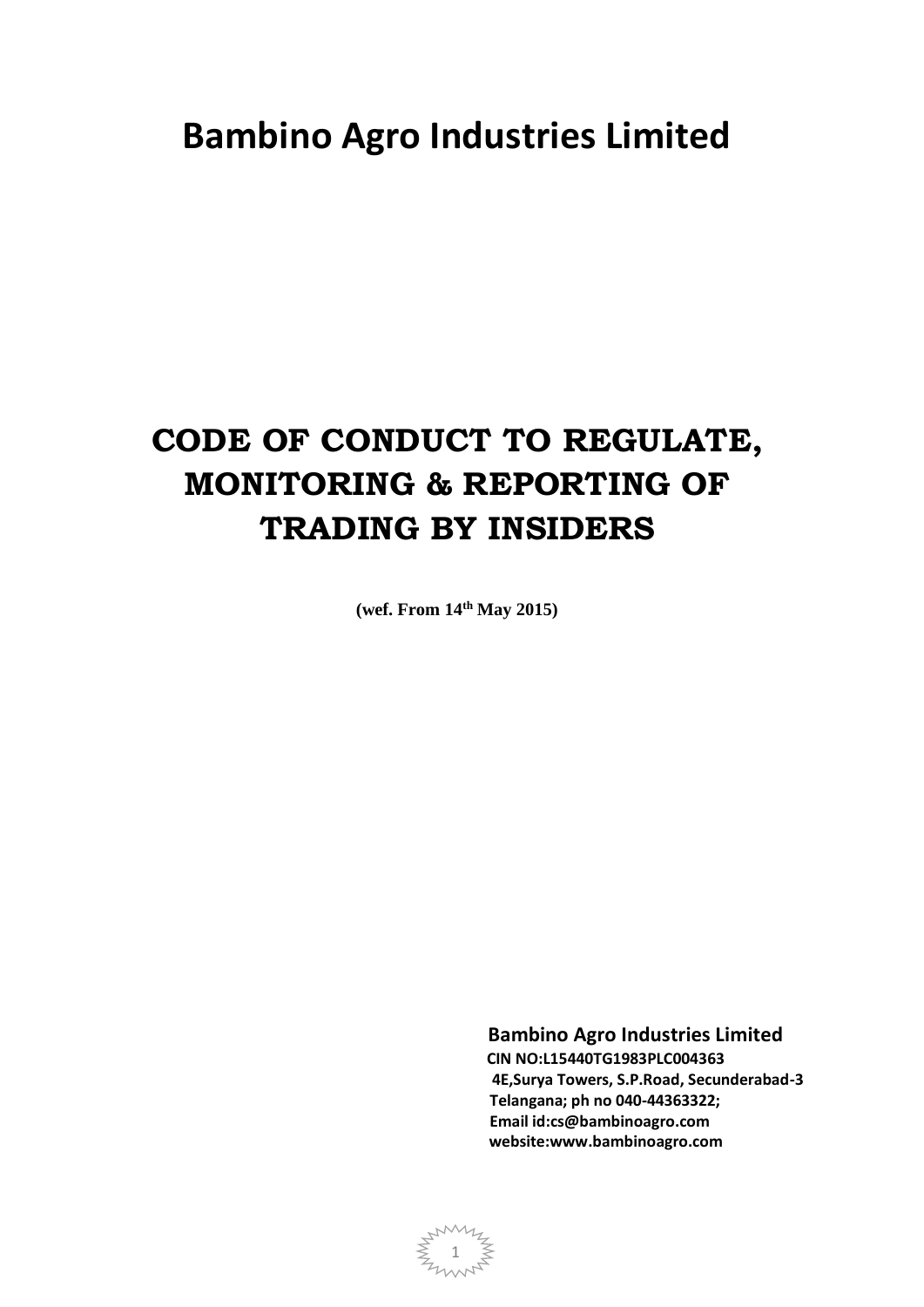#### **BAMBINO AGRO INDUSTRIES LIMITED (CIN: L15440TG1983PLC004363)**

#### **CODE OF CONDUCT TO REGULATE, MONITOR & REPORT TRADING BY INSIDERS**

[As per SEBI (Prohibition of Insider Trading Regulation, 2015 & further amendments made from time to time)]

#### **1. Introduction**

Insider trading has been prohibited through legislation in most of the western countries for the last several years. In India, there was no regulation-governing insider trading until 1992, when Securities and Exchange Board of India ("**SEBI**") framed the Insider Trading Regulations.

With a view to govern the conduct of insiders on matters relating to insider trading, the Securities and Exchange Board of India (SEBI) had formulated Securities and Exchange Board of India (Prohibition of Insider Trading) Regulations, 2015 (hereinafter referred to as 'The Regulations').

Regulation 9 of the **Regulations** requires inter alia all listed companies to set up an appropriate mechanism and formulate a code of conduct to regulate, monitor and report trading by its employees & other connected persons towards achieving the compliances and enforce a code of internal procedures and conduct based on the standard specified in **Schedule B** of the Regulation.

Bambino Agro Industries Limited (BAL) has formulated this Code of Conduct for Regulating, Monitoring and Reporting of trading by Insiders (Code). All the Directors, Designated Persons, officers and other connected persons of BAL are governed by the Code.

The Code is effective from 14th May 2015 and duly adopted by the Board on 28th May 2015 . This code will be further modified subject to various amendments as per SEBI Regulations from time to time.

# **2. Objective**

The Company endeavors to preserve the confidentiality of un-published price sensitive information and to prevent misuse of such information. The Company is committed to transparency and fairness in dealing with all stakeholders and in ensuring adherence to all laws and regulation in force.

Every Designated Person and their immediate relative including Promoter(s), Member of the Promoter Group, Director(s), Officer(s), Insider(s) and Connected person(s) of the Company has a duty to safeguard the confidentiality of all such information obtained in the course of his or her work at the Company. No Promoter(s), Director(s), Officer(s), Insider(s) and Connected person(s) show use his or her position or knowledge of the Company to gain personal benefit or to provide benefit to any third party. Such persons are prohibited from communicating or counseling others with respect to the securities of the Company. Such persons should also refrain from profiteering by misusing the unpublished price sensitive information and thereby enabling the Company to retain investor confidence.

To achieve these objectives, BAMBINO AGRO INDUSTRIES LIMITED (hereinafter referred to as "the Company") hereby notifies that this code is to be followed by all Designated Person and their immediate relative including Promoter(s), Member of the Promoter Group, Director(s), Officer(s), Insider(s) and Connected person(s) of the Company.

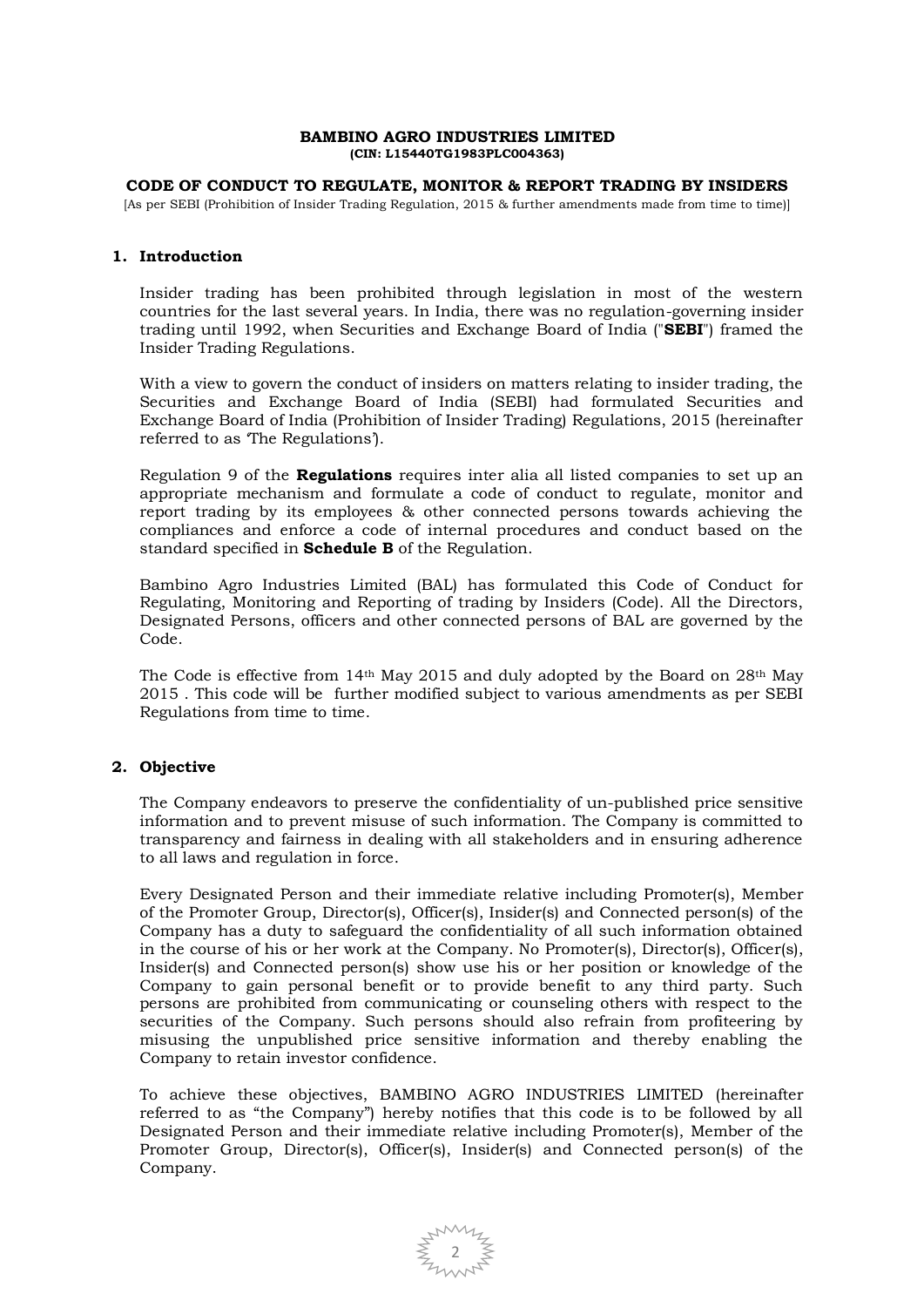### **3. Definition of terms**

In these regulations, unless the context otherwise requires, the following words, expressions and derivations there of shall have the meanings assigned to them as under:–

- (a) **"Act"** means the Securities & Exchange Board of India Act, 1992 (15 of 1992);
- (b) **"Board"** means the Securities and Exchange Board of India;
- (c) **"compliance officer"** means any senior officer, designated so and reporting to the board of directors or head of the organization in case board is not there, who is financially literate and is capable of appreciating requirements for legal and regulatory compliance under these regulations and who shall be responsible for compliance of policies, procedures, maintenance of records, monitoring adherence to the rules for the preservation of unpublished price sensitive information, monitoring of trades and the implementation of the codes specified in these regulations under the overall supervision of the board of directors of the listed company or the head of an organization, as the case may  $he$

#### (d) **"connected person"** means,-

- i. any person who is or has during the six months prior to the concerned resolution been associated with a company, directly or indirectly, in any capacity including by reason of frequent communication with its officers or by being in any contractual, fiduciary or employment relationship or by being a director, officer or an employee of the company or holds any position including a professional or business relationship between himself and the company whether temporary or permanent, that allows such person, directly or indirectly, access to unpublished price sensitive information or is reasonably expected to allow such access.
- ii. Without prejudice to the generality of the foregoing, the persons falling within the following categories shall be deemed to be connected persons unless the contrary is established,
	- a) an immediate relative of connected persons specified in clause (i); or
	- b) a holding company or associate company or subsidiary company; or
	- c) an intermediary as specified in section 12 of the Act or an employee or director thereof; or
	- d) an investment company, trustee company, asset management company or an employee or director thereof; or
	- e) an official of a stock exchange or of clearing house or corporation; or
	- f) a member of board of trustees of a mutual fund or a member of the board of directors of the asset management company of a mutual fund or is an employee thereof; or
	- g) a member of the board of directors or an employee, of a public financial institution as defined in section 2 (72) of the Companies Act, 2013; or
	- h) an official or an employee of a self-regulatory organization recognised or authorized by the Board; or

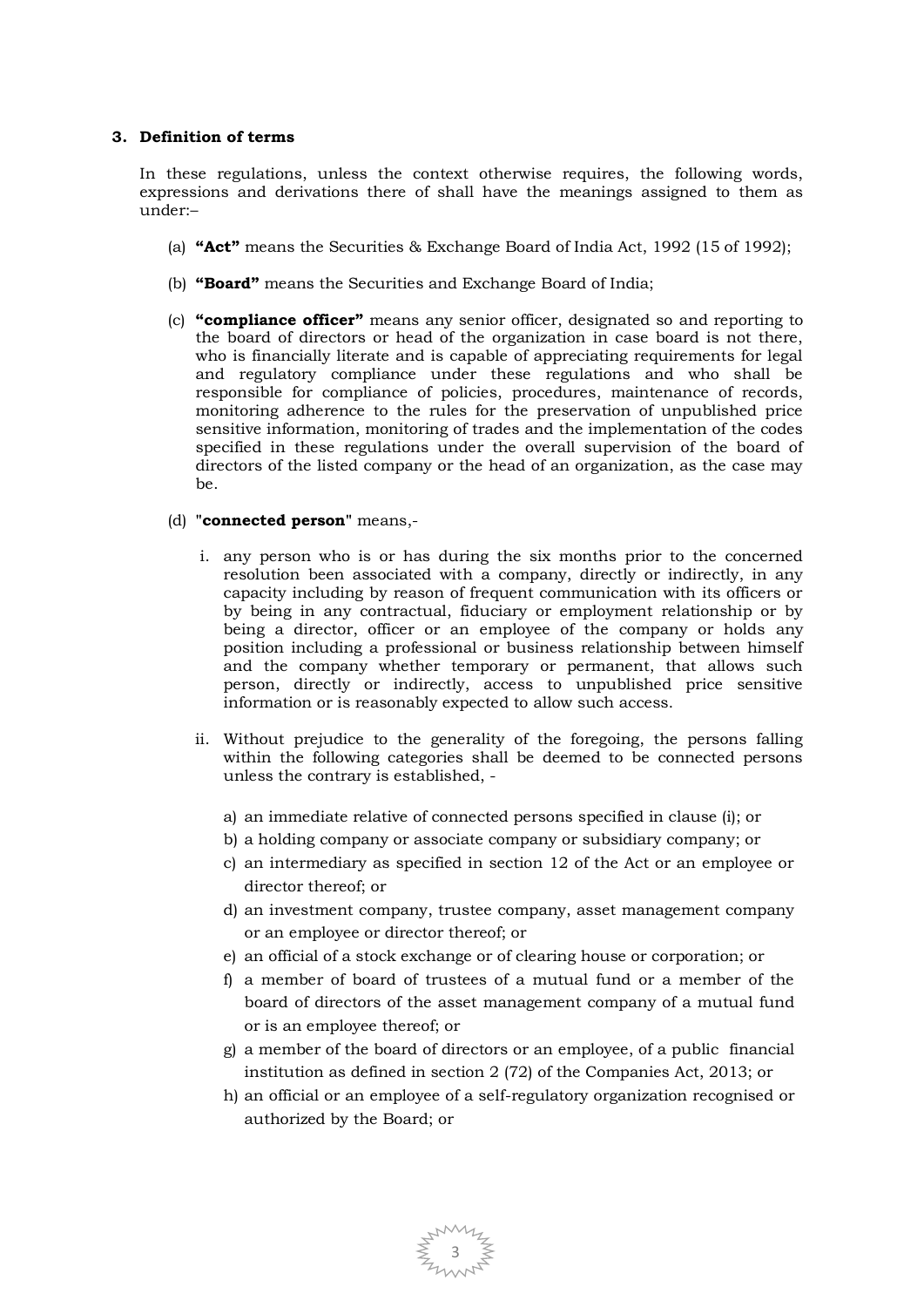- i) a banker of the company; or
- j) a concern, firm, trust, Hindu undivided family, company or association of persons wherein a director of a company or his immediate relative or banker of the company, has more than ten per cent. of the holding or interest;
- (e) **"Designated Person"** includes CEO and upto 2 levels below CEO and all employees in the top management cadre (up to the level of General Managers in case of other departments and Assistant General Manager and above in the Finance & Accounts department) and Personal Assistants / Secretaries of the Chairman & Managing Director, Whole-Time-Director, Executive Directors, President/Chief Financial Officer & Head of the Division of the company and supporting staff like IT Personnel etc. and other persons as may be notified from time to time by the Board of Director of the company.
- (f) **"Generally available information"** means information that is accessible to the public on a non-discriminatory basis;
- (g) **"Immediate relative"** means a spouse of a person, and includes parent, sibling, and child of such person or of the spouse, any of whom is either dependent financially on such person, or consults such person in taking decisions relating to trading in securities;
- (h) **"Insider"** means any person who is: i) a connected person; or ii) in possession of or having access to unpublished price sensitive information;
- (i) **"Officer(s) of the Company"** means any director, secretary, or any person in accordance with whose directions or instructions the Board of Directors or any one or more of the directors is or are accustomed to act including an auditor of the company.
- (j) **"Pre-clearance of Trade"** means prior approval for trading / dealing in the securities of the company.
- (k) **"Promoter"** shall have the meaning assigned to it under the Securities and Exchange Board of India (Issue of Capital and Disclosure Requirements) Regulations, 2018 or any modification thereof;
- (l) **"Promoter Group"** shall have the meaning assigned to it under the Securities and Exchange Board of India (Issue of Capital and Disclosure Requirements) Regulations, 2018 or any modification thereof;
- (m) **"Securities"** shall have the meaning assigned to it under the Securities Contracts (Regulation) Act, 1956 (42 of 1956) or any modification thereof except units of a mutual fund;
- (n) **"Specified"** means specified by the Board in writing;
- (o) **"Takeover regulations"** means the Securities and Exchange Board of India (Substantial Acquisition of Shares and Takeovers) Regulations, 2011 and any amendments thereto;
- (p) **"Trading"** means and includes subscribing, buying, selling, dealing, or agreeing to subscribe, buy, sell, deal in any securities, and "trade" shall be construed accordingly ;

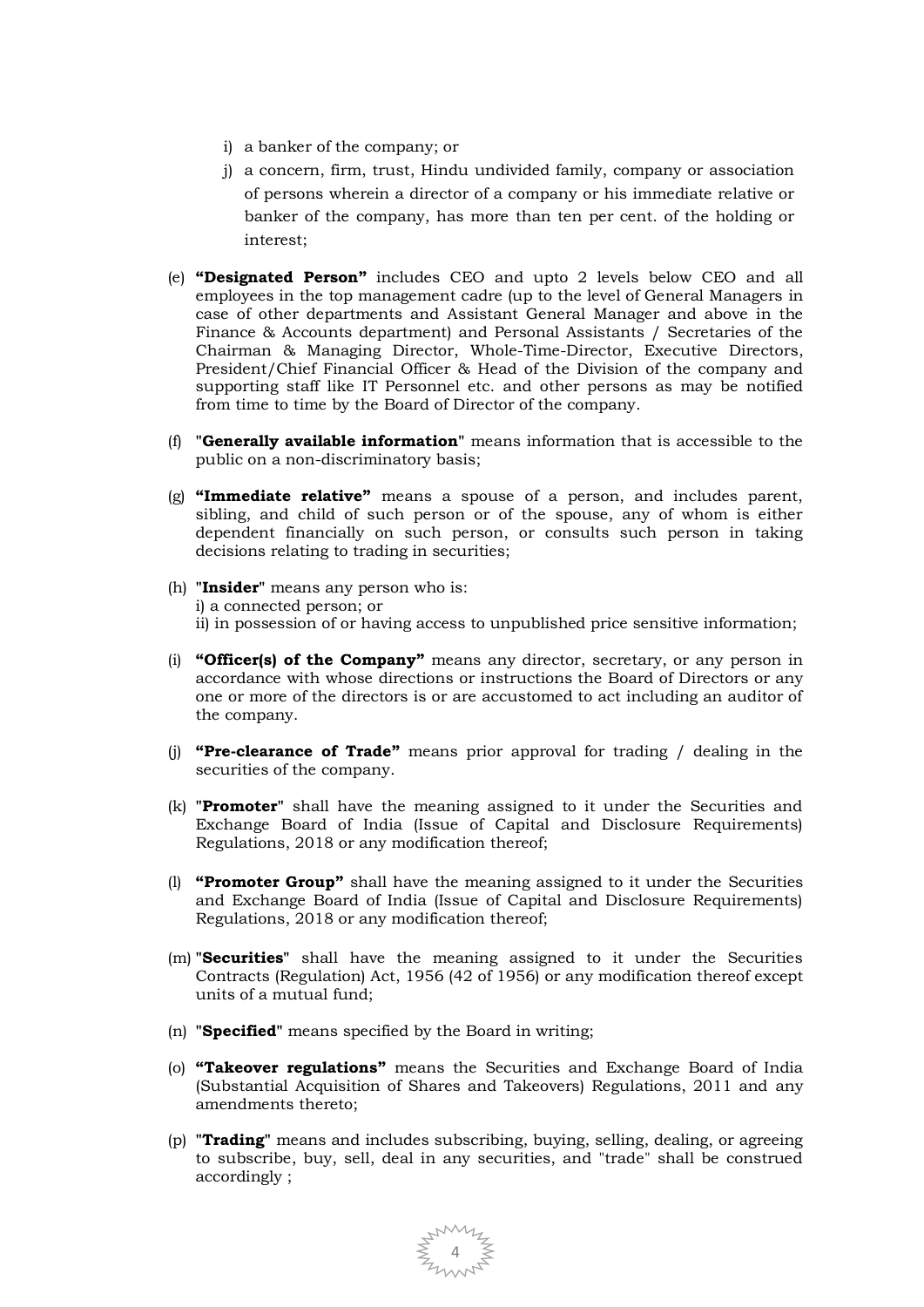- (q) **"Trading day"** means a day on which the recognized stock exchanges are open for trading;
- (r) **'Trading Window'** means the period which is not a 'Window Close Period' for trading in the Company's Securities.
- (s) **"Unpublished price sensitive information"** means any information, relating to a company or its securities, directly or indirectly, that is not generally available which upon becoming generally available, is likely to materially affect the price of the securities and shall, ordinarily including but not restricted to, information relating to the following: –
	- (i) financial results;
	- (ii) Dividend(s);
	- (iii) change in capital structure;
	- (iv) mergers, de-mergers, acquisitions, delistings, disposals and expansion of business and such other transactions;
	- (v) changes in key managerial personnel.

## (t) **"Window Close Period"** means

- (i) the period beginning with end of every quarter till 48 hours after the declaration of financial results; or
- (ii) the period commencing from the time of announcement of the meeting of the Board of Directors for consideration of all matters (other than financial results) which are deemed to be 'price sensitive information' and ending 48 hours after the public announcement of the decision taken by the Board of Directors at such meeting; or
- (iii) such other period as may be notified by the 'Compliance Officer' from time to time, under the authority of Board of Director.

Designated Persons and their immediate relatives shall not trade in securities when the trading window is closed.

### **4. Prohibition on Dealing, Communicating or Counseling on Matters relating to Insider Trading.**

- (i) No Insider shall Communicate, provide, or allow access to any unpublished price sensitive information, relating to the company or securities listed or proposed to be listed, to any person including other insiders except where such communication is in furtherance of legitimate purposes, performance of duties or discharge of legal obligations.
- (ii) No person shall procure from or cause the communication by any insider of unpublished price sensitive information, relating to the Company or securities listed or proposed to be listed, except in furtherance of legitimate purposes, performance of duties or discharge of legal obligations.
- (iii) The Board of Directors of the Company shall make a policy for determination of "legitimate purposes" as a part of "Codes of Fair Disclosure and Conduct" formulated under regulation 8.

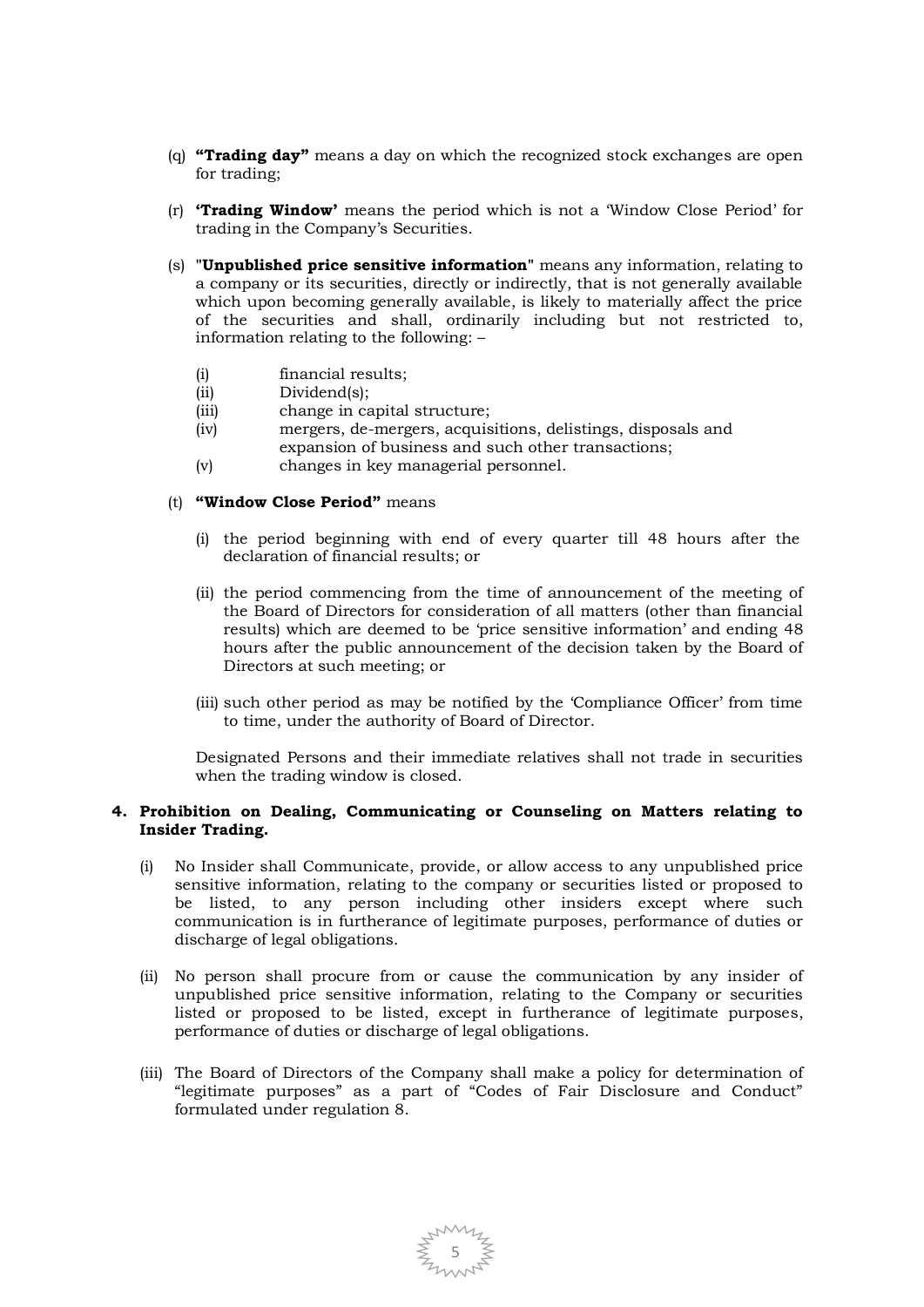- (iv) Any person in receipt of unpublished price sensitive information pursuant to a "legitimate purpose" shall be considered an "insider" for purposes of these regulations and due notice shall be given to such persons to maintain confidentiality of such unpublished price sensitive information in compliance with these regulations.
- (v) Notwithstanding anything contained in this regulation, unpublished price sensitive information may be communicated, provided, allowed access to or procured, in connection with a transaction that would, after signing a nondisclosure obligation by the party or parties.
	- a. entail an obligation to make an open offer under the takeover regulations where the Board of Directors of the company is of informed opinion that sharing of such information is in the best interests of the company;
	- b. not attract the obligation to make an open offer under the takeover regulations but where the Board of Directors of the company is of informed opinion that sharing of such information is in the best interests of the company and the information that constitute unpublished price sensitive information is disseminated to be made generally available at least two trading days prior to the proposed transaction being effected in such form as the board of directors may determine to be adequate and fair to cover all relevant and material facts.

## **5. Preservation of "unpublished Price Sensitive Information"**

Every Designated Person and their immediate relative including Promoter(s), Member of the Promoter Group, Director(s), Officer(s), Insider(s) and Connected person(s) shall maintain the confidentiality of unpublished Price Sensitive Information. Insider shall not pass on such information to any person directly or indirectly by way of making a recommendation for the purchase or sale of Securities, except in the following circumstances.

- a. the transaction is an off-market inter-se transfer between insiders who were in possession of the same unpublished price sensitive information without being in breach any regulation and both parties had made a conscious and informed trade decision;
- b. the transaction was carried out through the block deal window mechanism between persons who were in possession of the unpublished price sensitive information without being in breach of regulation 3 of SEBI (Prohibition of Insider Trading) Regulations, 2015 and both parties had made a conscious and informed trade decision;
- c. the transaction in question was carried out pursuant to a statutory or regulatory obligation to carry out a bona fide transaction.
- d. the transaction in question was undertaken pursuant to the exercise of stock options in respect of which the exercise price was pre-determined in compliance with applicable regulations.
- e. in the case of non-individual insider(s):
	- i. the individuals who were in possession of such unpublished price sensitive information were different from the individuals taking trading decisions and such decision-making individuals were not in possession of such unpublished price sensitive information when they took the decision to trade; and

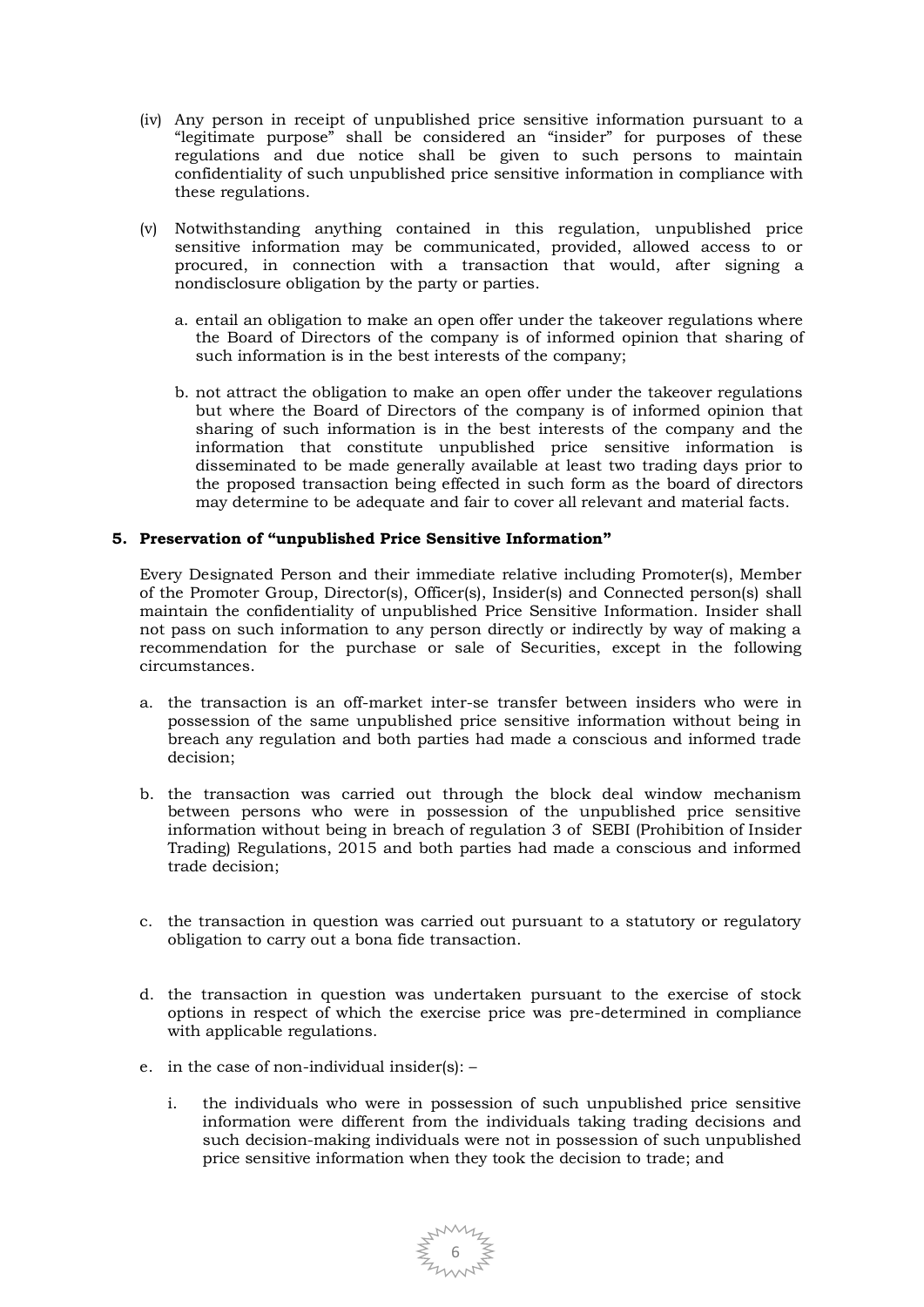- ii. appropriate and adequate arrangements were in place to ensure that these regulations are not violated and no unpublished price sensitive information was communicated by the individuals possessing the information to the individuals taking trading decisions and there is no evidence of such arrangements having been breached;
- f. The trades were pursuant to a trading plan set up in accordance with Regulation 5 of SEBI (Prohibition of Insider Trading) Regulations, 2015.

## g. **Unpublished:**

Unpublished Price Sensitive Information is to be handled on a "need to know" basis, i.e., Price Sensitive Information should be disclosed only to those within the Company who need the information to discharge their duty and whose possession of such information will not give rise to a conflict of interest or appearance of misuse of information.

#### **6. Trading Plan**

a. An insider shall be entitled to formulate a trading plan and present it to the compliance officer for approval and public disclosure pursuant to which trades may be carried out on his behalf in accordance with such plan.

Such trading plan shall

- i. Not entail commencement of trading on behalf of the insider earlier than six months from the public disclosure of the plan;
- ii. Not entail trading for the period between the twentieth trading day prior to the last day of any financial period for which results are required to be announced by the issuer of the securities and the second trading day after the disclosure of such financial results;
- iii. Entail trading for a period of not less than twelve months;
- iv. not entail overlap of any period for which another trading plan is already in existence;
- v. set out either the value of trades to be effected or the number of securities to be traded along with the nature of the trade and the intervals at, or dates on which such trades shall be effected; and
- vi. not entail trading in securities for market abuse.
- b. The trading plan has to be approved and monitored by the compliance officer of the Company.
- c. The trading plan once approved shall be irrevocable.
- d. The trading plan shall not be commenced if any unpublished price sensitive information in possession of the insider at the time of formulation of the plan has not become generally available at the time of the commencement.
- e. Upon approval of the trading plan, the compliance officer shall notify the plan to the stock exchanges on which the securities are listed.

### **7. Trading Restrictions**

Every Designated Person and their immediate relative including Promoter(s), Member of the Promoter Group, Director(s), Officer(s), Insider(s) and Connected person(s) shall conduct all their dealings in the securities of the company only in a valid trading window and shall not enter into any transaction in the company's securities during the 'Window Close Period'.

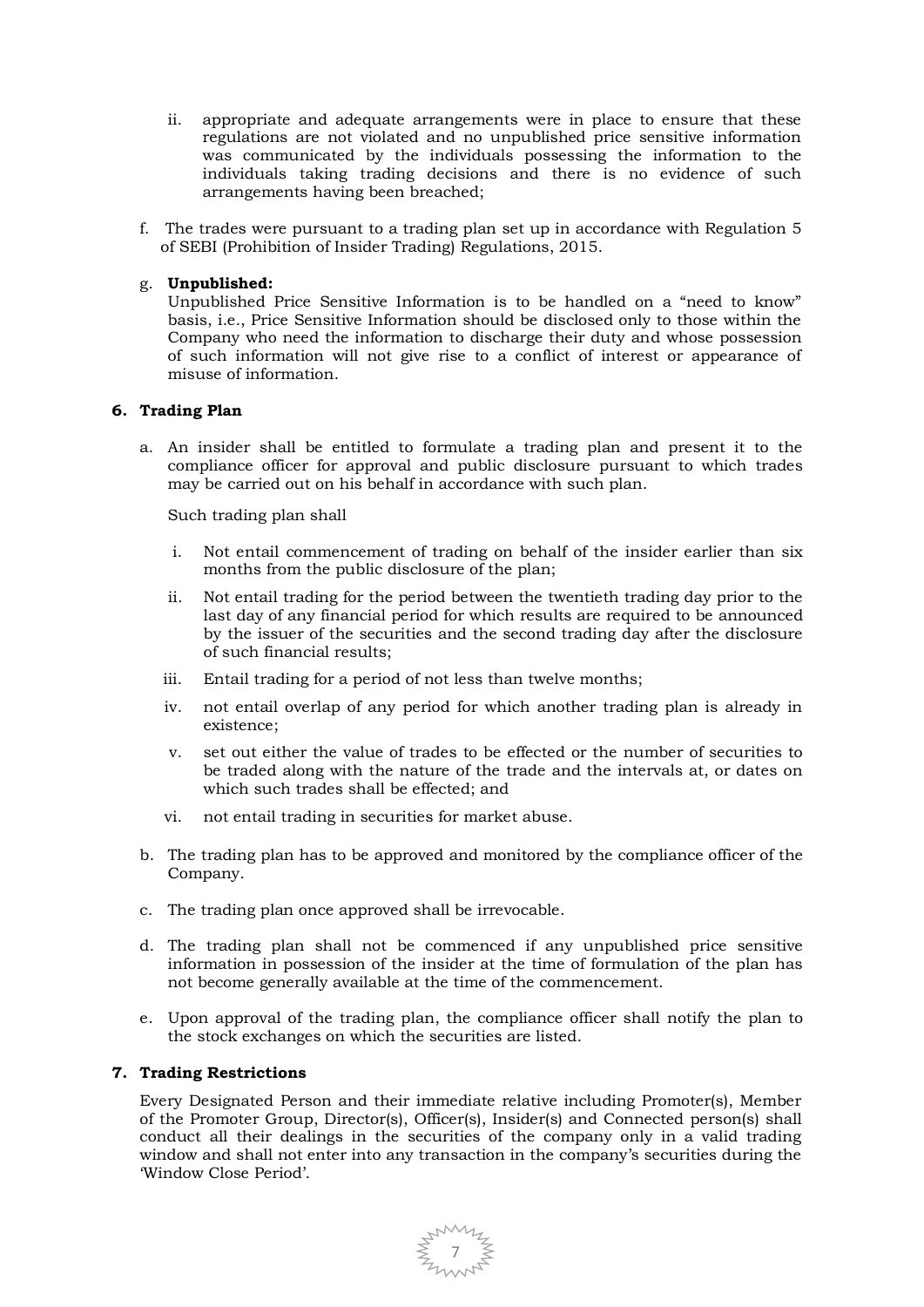## **8. Pre-clearance of transactions**

- i Every Designated Person and their immediate relative including Promoter(s), Member of the Promoter Group, Director(s), Officer(s), Insider(s) and Connected person(s) of the company who intend to deal in the securities of the company in excess of **500 shares** or value of which exceeds **Rs. 10 Lakhs,** whichever is lower, **in one transaction or a series of transactions over a calendar quarter**, in any manner whatsoever, shall apply in the prescribed form to the Compliance Officer for pre-clearance together with necessary undertakings as prescribed in **Appendix-7** along with a statement of holdings at the time of pre-clearance as prescribed in **Appendices-6 or 6.1** (whichever is applicable).
- ii The Compliance Officer shall grant the approval or reject the application within two working days of the receipt of application for pre-clearance.
- iii Such persons shall execute the order for which pre -clearance has been obtained within seven working days of such approval. The details of the transaction shall be communicated to the compliance officer within four working days thereof. In case, the person is unable to execute the order within seven working days after the approval, a fresh application for pre-clearance (as mentioned above) shall be made.

## **9. Minimum Holding Period**

Every Promoter(s), Director(s), Officer(s), Insider(s) and Connected person(s) of the company shall hold their investments in securities of the company including those procured in public offer(s) for a minimum period of 6 months. The holding period shall commence from the date of allotment in case of securities procured in public offer(s) and in other cases from the date of purchase. Under circumstances of personal emergency, such persons shall make an application (**Appendix-10**) to the Compliance Officer requesting a waiver of the holding period, explaining the reason for the same. The Compliance Officer may on being satisfied as to the urgency of the situation grant the waiver.

#### **10.Disclosures Required to be Furnished**

A. All Promoter(s), Director(s), Officer(s), Insider(s) and Connected person(s) shall make disclosures to the Company as detailed below:

#### **i. Initial Disclosure,**

- a. Every Designated Person and including Promoter(s), Member of the Promoter Group, key managerial person and director of the company and their immediate relative shall disclose his/her holding of securities of the company as on the date of these regulations taking effect, to the company within 30 days of these regulations taking effect: in **Form 'A'** (**Appendix-1)**
- b. Every person on appointment as a key managerial personnel or a director of the company or upon becoming a promoter or member of the promoter group shall disclose his holding of securities of the company as on the date of appointment or becoming a promoter, to the company within seven days of such appointment or becoming a promoter, in **Form 'A' (Appendix-1)**

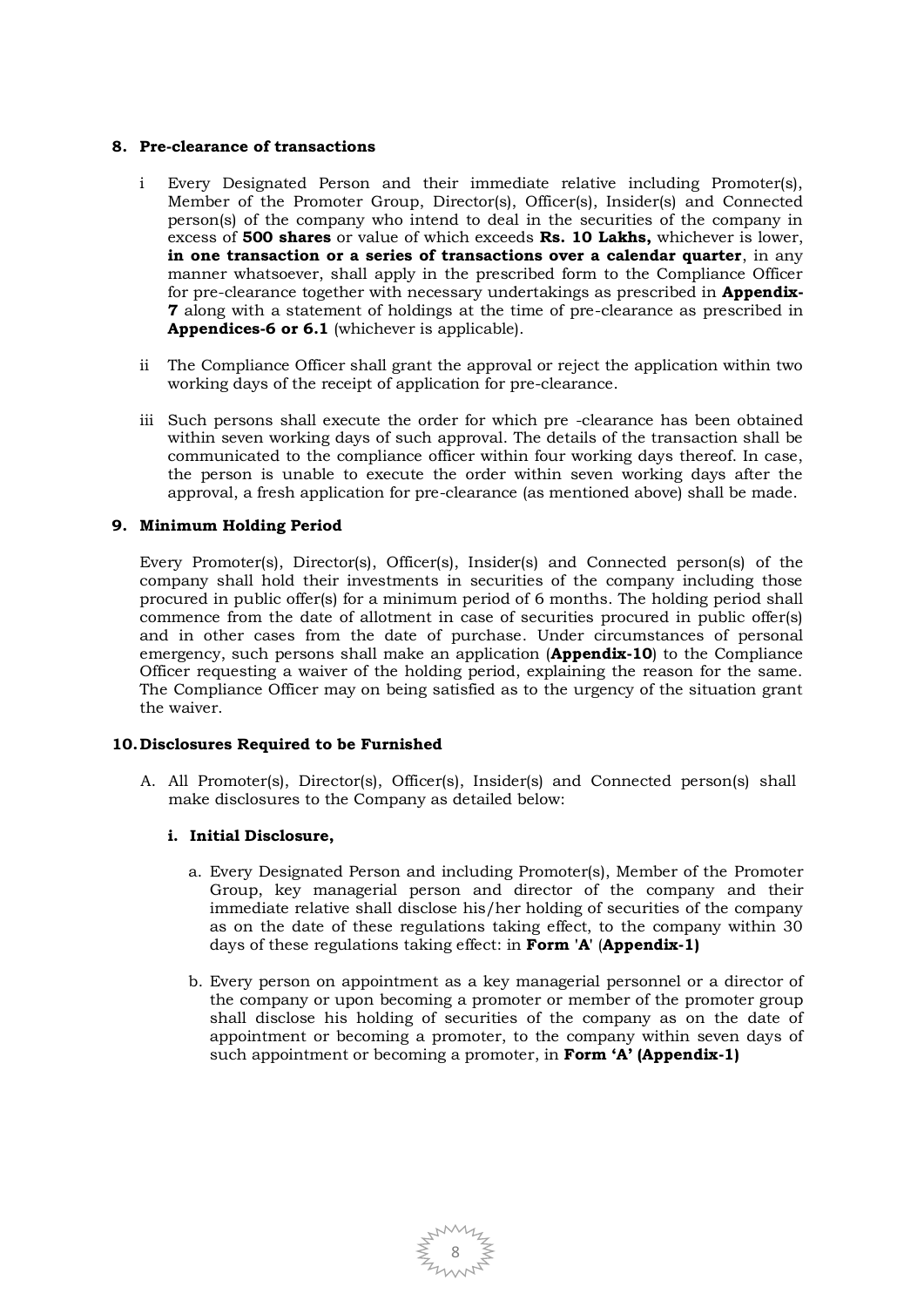### **ii. Continual Disclosures.**

Every Designated Person and their immediate relative including Promoter(s), Member of the Promoter Group, key managerial personnel, employee and director of the company shall disclose to the company the number of such securities acquired or disposed of within two trading days of such transaction if the value of the securities traded, whether in one transaction or a series of transactions over any calendar quarter, aggregates to a traded value in excess of ten lakh rupees or such other value as may be specified; **Form 'B'** (**Appendix-2**)

- B. Statement in **Form 'C' (Appendix-3)** reflecting any change in the holdings since the last disclosure where such change exceeds Rupees 10 lakhs in value or 5000 shares or 1% of total shareholding or voting rights, whichever is lower, within four working days of –
	- i. the receipt of intimation of allotment of shares or
	- ii. the acquisition or sale of shares or voting rights, as the case may be.
- C. Quarterly statement(s) in **Form 'D' (Appendix-4)** furnishing details of transactions, if any, during the quarter and the total number of shares or voting rights held, by him and\or relative(s), his dependent family members (whichever applicable) within 4 working days of the end of each calendar quarter.
- D. Statement in **Form 'E' (Appendix-5)** disclosing the total number of shares or voting rights held, by him and\or relative(s), his dependent family members (whichever applicable), as at the end of the financial year of the company, within 30 days of the end of the financial year.
- E. Statement in **Form 'F' (Appendix-6)** or in **Form 'G' (Appendix-6.1)** as applicable, disclosing the holdings at the time of pre-clearance of a transaction.
- F. Application for preclearance of trade in the **Form 'H' (Appendix-7)**
- G. Preclearance order in the **Form 'I' ( Appendix-8)**
- H. Confirmation of Deal in the **Form 'J' ( Appendix-9)**
- I. Application for waiver of minimum holding period in the **Form 'K' ( Appendix-10)**

# **11.Dealings Under The Pre-Clearance Procedure To Be Reported To The Committee Of Directors / Whole-Time-Director**

The Compliance Officer shall place before the Whole-Time-Director / Committee of Directors, on a monthly basis the details of the dealings in the securities by directors, officers, designated persons and all connected persons and other documents accompanying the applications for pre-clearance.

# **12.Penalty/Punishment For Contravention Of Code**

Any director, officer, designated persons and all connected persons of the company who trades in securities of the company or communicates any unpublished price sensitive information enabling the trading in securities of the company, in violation/contravention of this code shall be penalised of an amount as may be decided by the Committee of directors and shall also be subject to such disciplinary action as may be considered appropriate by the Whole-Time- Director / Committee of Directors of the company.